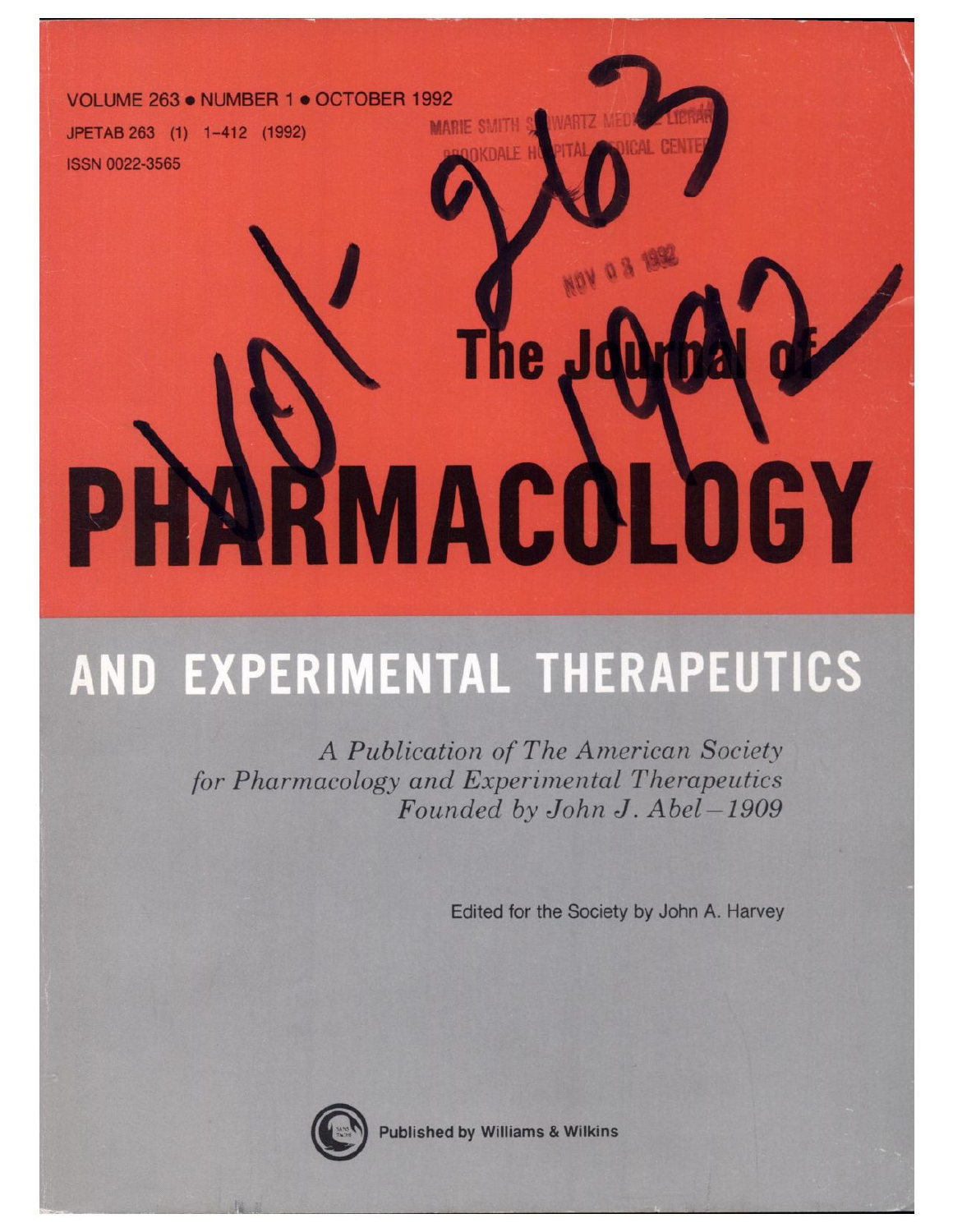### *New Products New Products*

## **LAB ANIMAL RESEARCH EQUIPMENT**



- \* For rats and mice --4-lane exerciser.
- Electronically controlled speed.
- Electric stimulation grids.

### **INEXPENSIVE EXERCISER GRIP STRENGTH METER for rats and mice**



Objectively measures animal deficiency in strength.

#### **INEXPENSIVE ANIMAL ACTIVITY METERS**



- \* **Can be used for Rats**
	- \* Extremely small air sample flow -- 5m1/min.
	- \* Analog output to most recorders.
	- Digital display N<sub>2</sub>O measurements.

#### **CARDIAC OUTPUT FOR RATS**



- \* Thermodilution method using 1/3 mm temp. microprobes.
- \* Can be interfaced to an IBM-PC.
- \* Measures: CO. S.V. BP, Mean Transit Time, Ejection Fraction and much more.

#### **ECONOMICAL** 021C02 **METABOLIC SYSTEM**



- \* 02 Consumption/C02 production computer (IBM-PC). \* Open-circuit
- indirect calorimeter.
- \* Completely computerized.
- \* Single channel.
- \* Also available-multi-channel

systems for rats, mice, bacteria, horses, and humans.

#### MAZES -- **"FIGURE 8" AND "RADIAL ARM"**



Computerized system with universal maze software (for IBM-PC) monitors interruption of 128 IR sensors. Data LOTUS 1-2-3 compatible.



- \* "Mini" activity meter uses standard plastic cages.
- \* Can be used with rats or mice.
- \* 15 Infrared sensors.
- \* Separates ambulatory from total activity.
- \* Multi-cage system available *\_\_\_* w/ IBM-PC interface.

#### **VENTILATORS**

\* Mechanical (piston) positive pressure ventilators for rodents and larger animals.

# **SO-THERMEX**

- 256 **POINT THERMOMETER** \* Interface to IBM-PC for
	- I to 256 thermocouples.
	- \* Variety of temp. probes (rectal, skin, implantable).
	- \* Software provides graphics and real-time plotting.
	- \* Also special software for
- *FDA registered for human use* Pyrogenic Activity studies.





- \* Measures activity, distance traveled, pattem of move ment, & rotations of multiple animals w/ 1 TV camera.
- \* Vertical activity (3-D) measurements w/ 2 cameras.
- \* Ideal for water maze, human and animal gait analysis.

PH: (614) 488-6176 FAX: (614) 276-0529 TLX: 246514 Toll Free: 1-800-669-5011 For our complete catalog please contact: **Columbus Instruments International Corp. P.O. Box 44049 Columbus, Ohio 43204 USA**